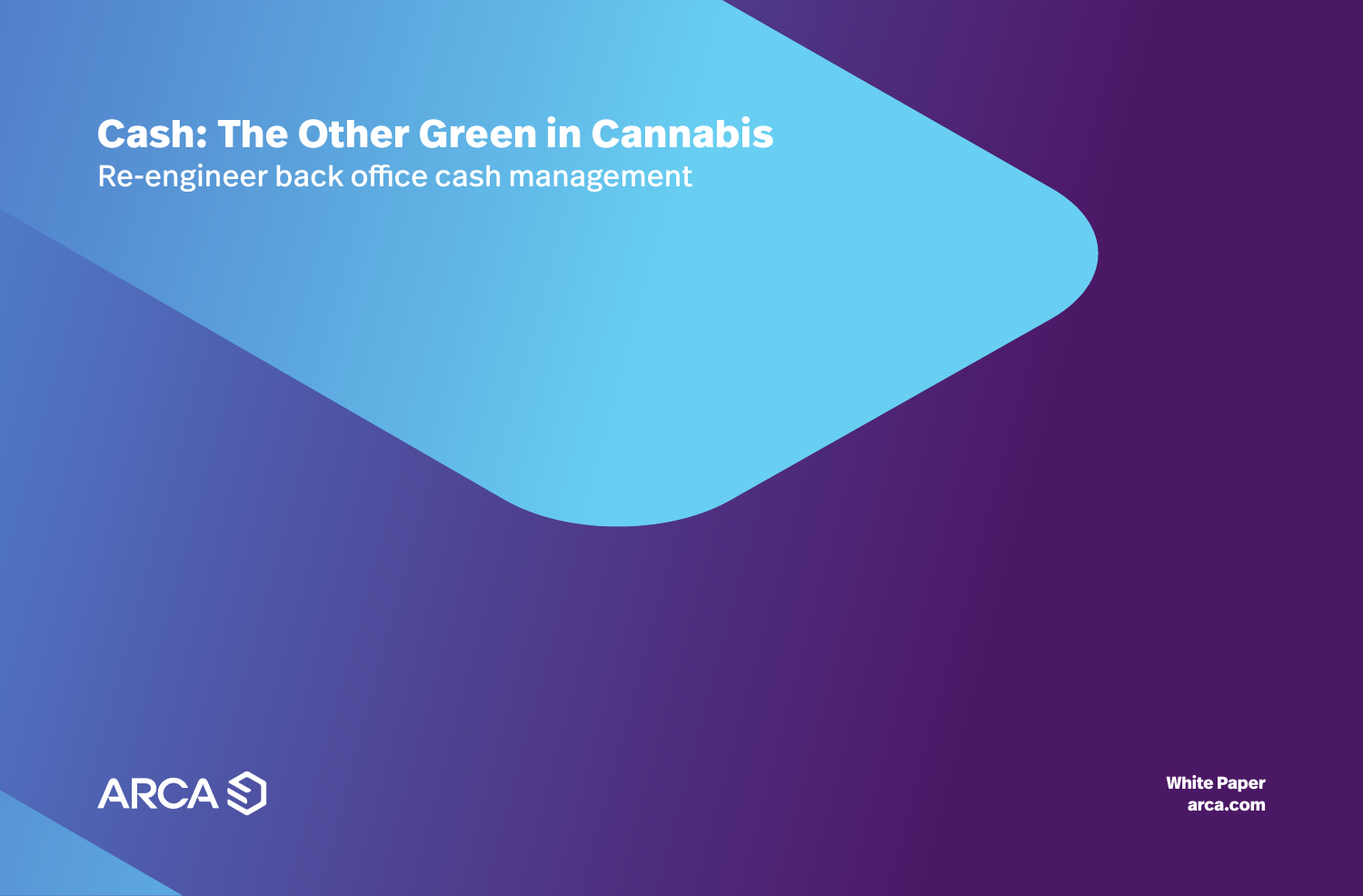## **The real costs of cash**

Dealing with large amounts of cash is a fact of life for cannabis businesses. Traditional banking options are limited which means cannabis operators have to manage and secure much of their cash on site. Many cannabis retailers use technology along with stringent processes to manage and secure cash at the point of sale but often stop there. Once cash moves into the back office, it's like taking a step back in time.

So, why are many cannabis stores better at managing cash in the front of the store but don't extend that control to back office operations? There are likely a couple of reasons:

- **They underestimate the true cost of manual cash processes**
- **They may not understand that the same kind of technology and best practices**  they use at the front of the store can transform their back office cash management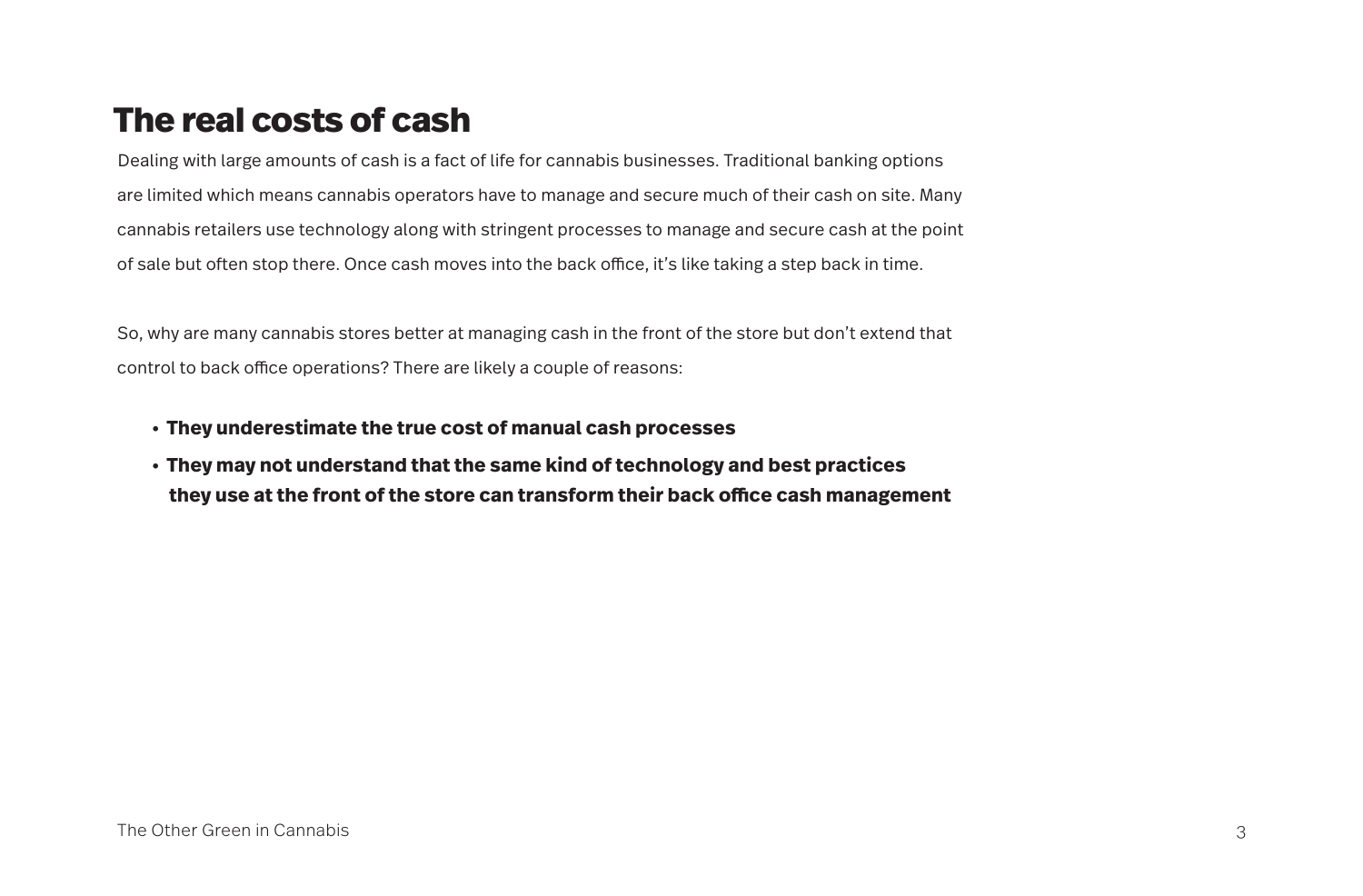## **The reality of back office cash**

Cannabis dispensaries use the latest technology and processes to manage product inventory and POS cash in the front of the store to ensure security and accountability. So, why isn't that same level of scrutiny applied to back office cash management?

The manual back office cash processes found in most cannabis retail operations consume hours of staff time. Repetitive cash sorting and counting, even when done with cash counters, requires multiple cash touches, allows room for error and introduces unnecessary security risks.

Just as there are technologies and best practices for inventory management and POS processes, there are also best in class standard operating procedures and technologies for back office cash management. By applying the same principles to streamline back office operations, cannabis retailers can save time and money while increasing security and accountability around cash.

**Along with the tangible costs of transporting and securing cash, labor is an intangible cost. And it's a big one.**

**Cannabis retailers grossly underestimate how much time cashiers and managers spend:**

- **counting (and recounting)**
- **preparing tills**
- **balancing**
- **preparing deposits**

**They often guess it's a couple of hours a day.** 

### **The reality?**

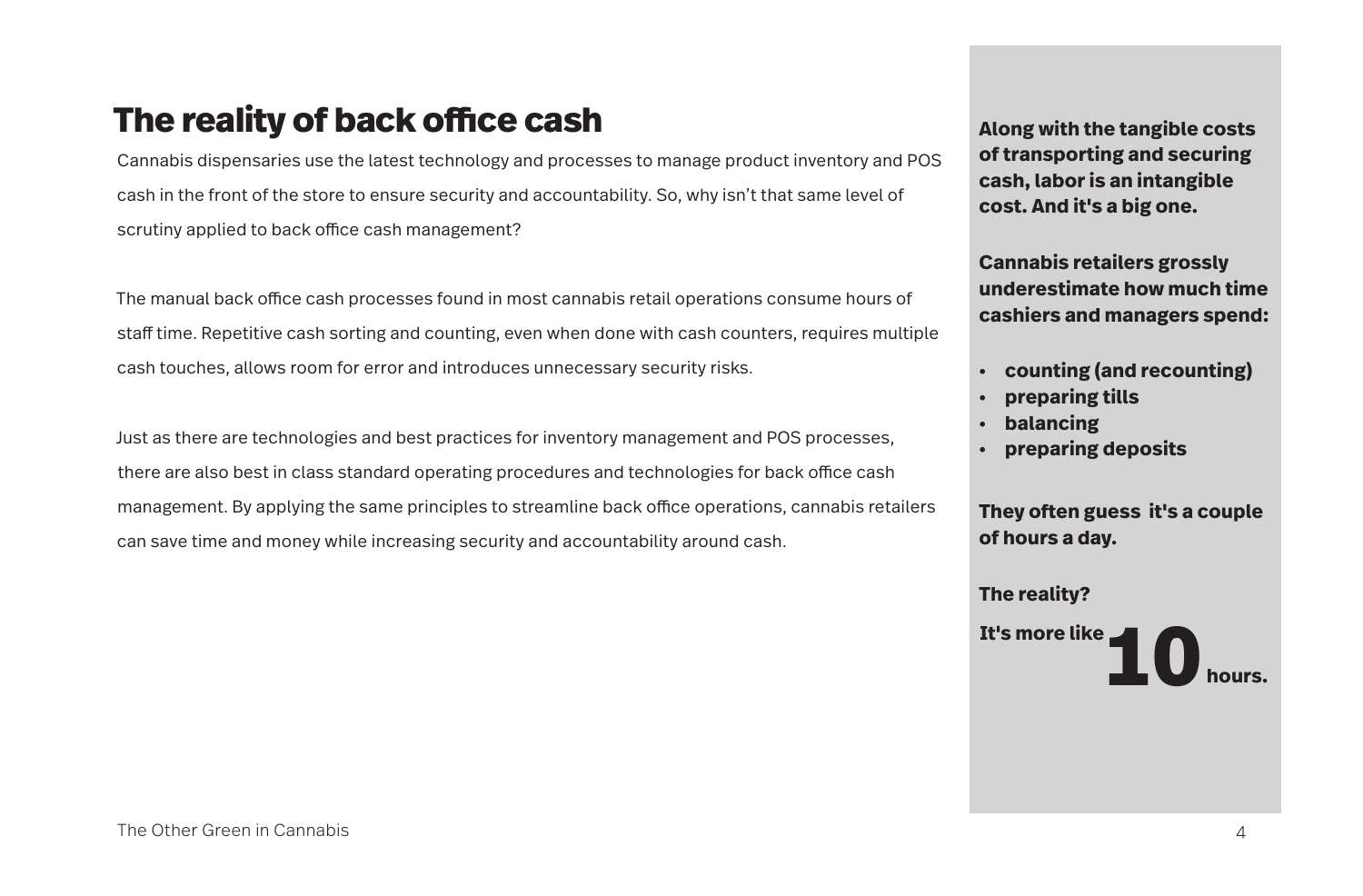# **Time is money**

Cannabis retailers frequently have tight controls around POS cash and use technology to ensure all transactions are captured and sales revenue is verified and secured. The back office is an extension of the front office but it doesn't get the same attention.

### An efficient back office supports and optimizes all the effort and investment you've made in your front office.

As cash moves from the front to the back of the store, it should continue to be properly managed and secured. You would never have loose cash in the front of the store so why is it acceptable in the back office?

While cashiers and store management are the most involved in back office cash operations, the results of their cash handling efforts impact every part of the business.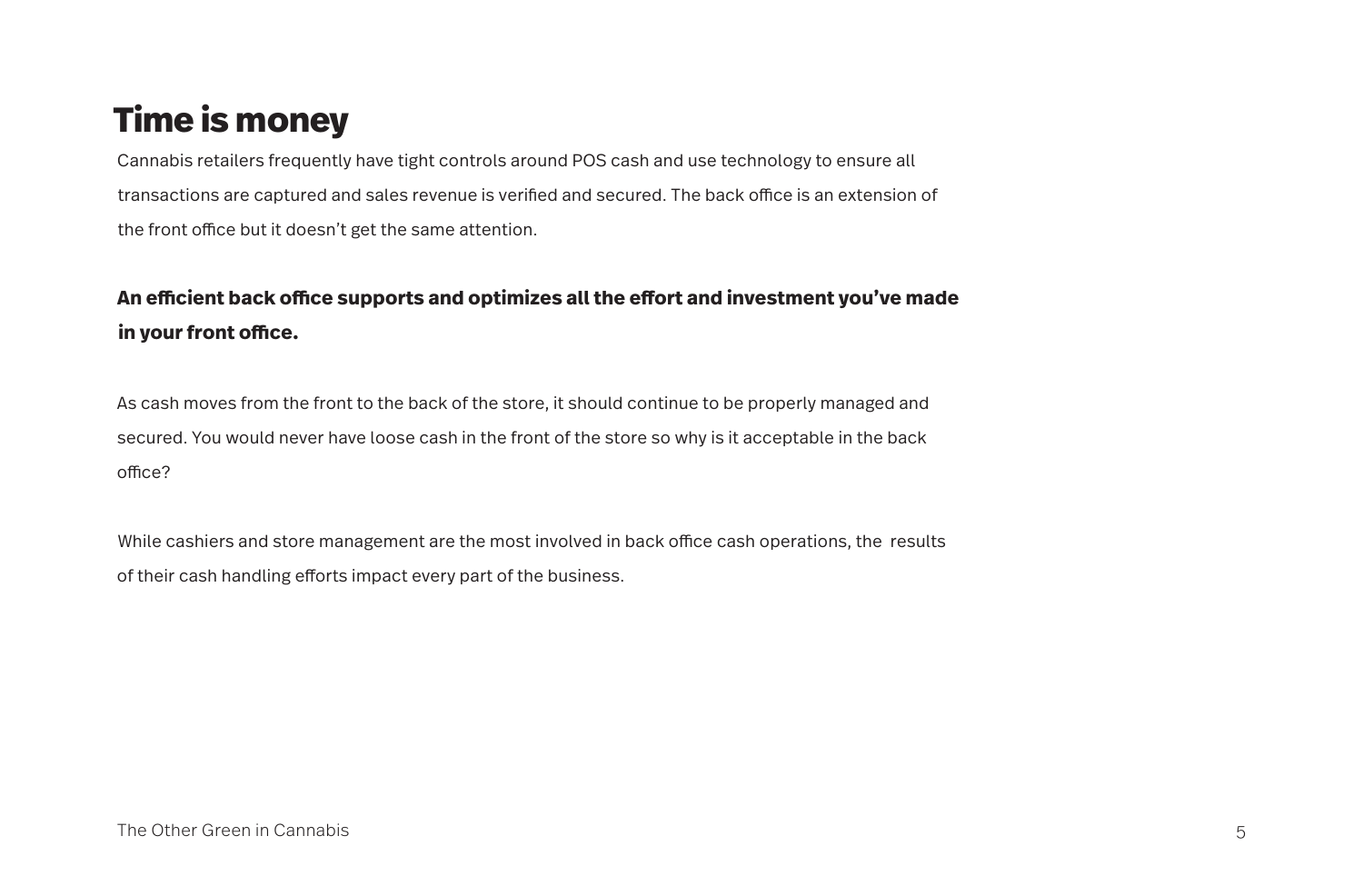### **The Before - Cash roles in a manual back office**

### **Cashiers**

They manage the cash in the register and are responsible for making sure the till balances against the POS system. They want to know how to get their start funds and how to balance and deposit their till.

### **Back Office/Cage managers**

They are responsible for all the cash in the store and perform the rest of the processes. They do some or all of the following:

- Count and sort cash for every till/register
- Supervise cashier till balancing and deposit and then verify all till balancing against the POS
- Prepare cash revenues for deposit
- Manage cash inventory levels to meet store needs
- Provide dual control accountability for cashiers
- Resolve balancing discrepancies

### **Owners/Corporate Accounting**

They are looking at an overview of a store's cash position at any given time. They need daily cash reports and want to see where cash is coming from, where it's going and where it belongs.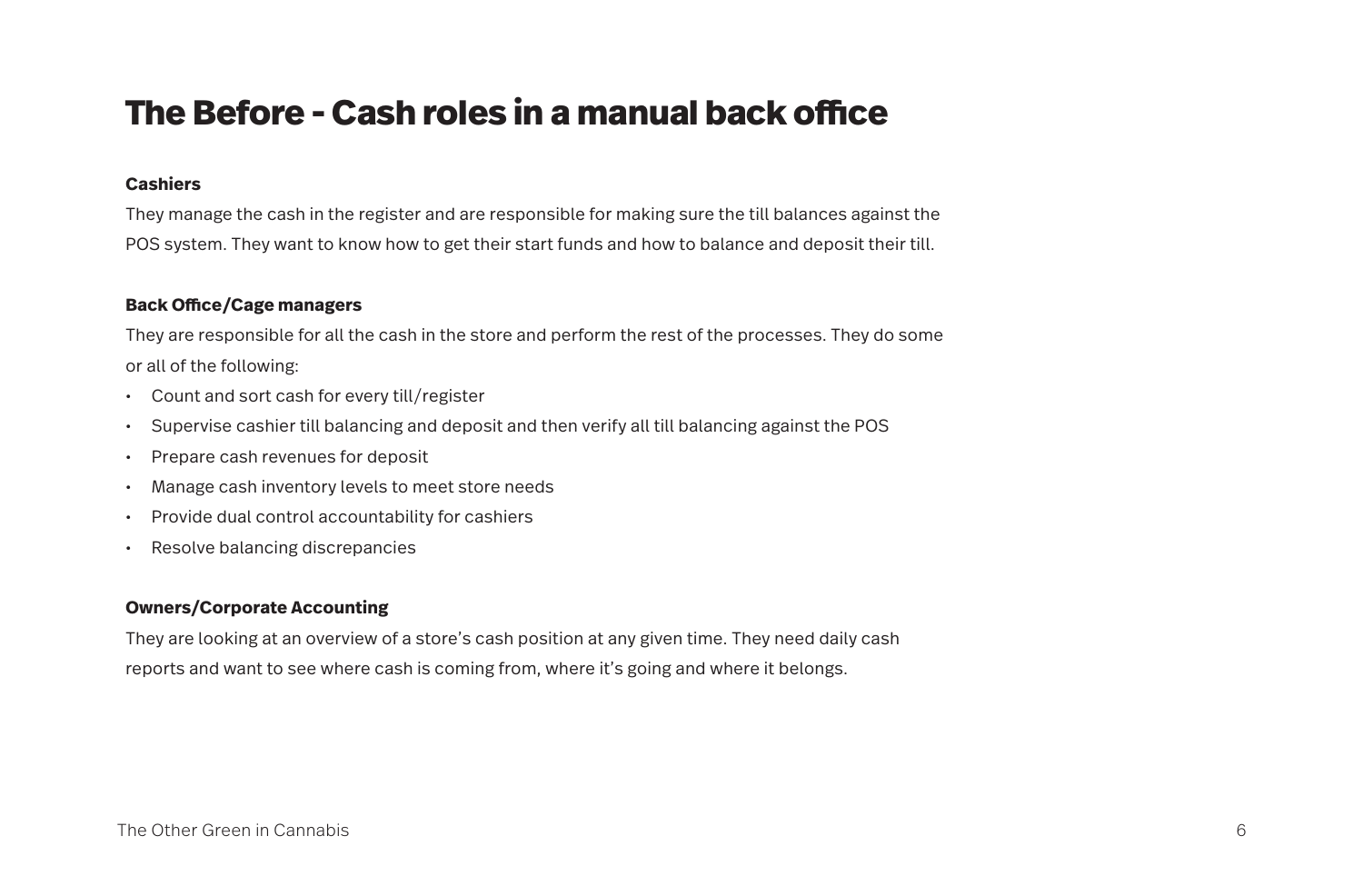## **Cash automation is about what you can STOP doing**

#### **REGISTER/LANE ACCOUNTABILITY METHOD**

#### **MANUAL VS, AUTOMATED**



\*Rotler - Managers, Asst. Managers, Floor teads are typically set up as rotters. The rotler function allows the rotler' to conduct a transaction on behalf of a cashier or register

#### **CASHIER ACCOUNTABILITY METHOD**

#### **MANUAL VS, AUTOMATED**

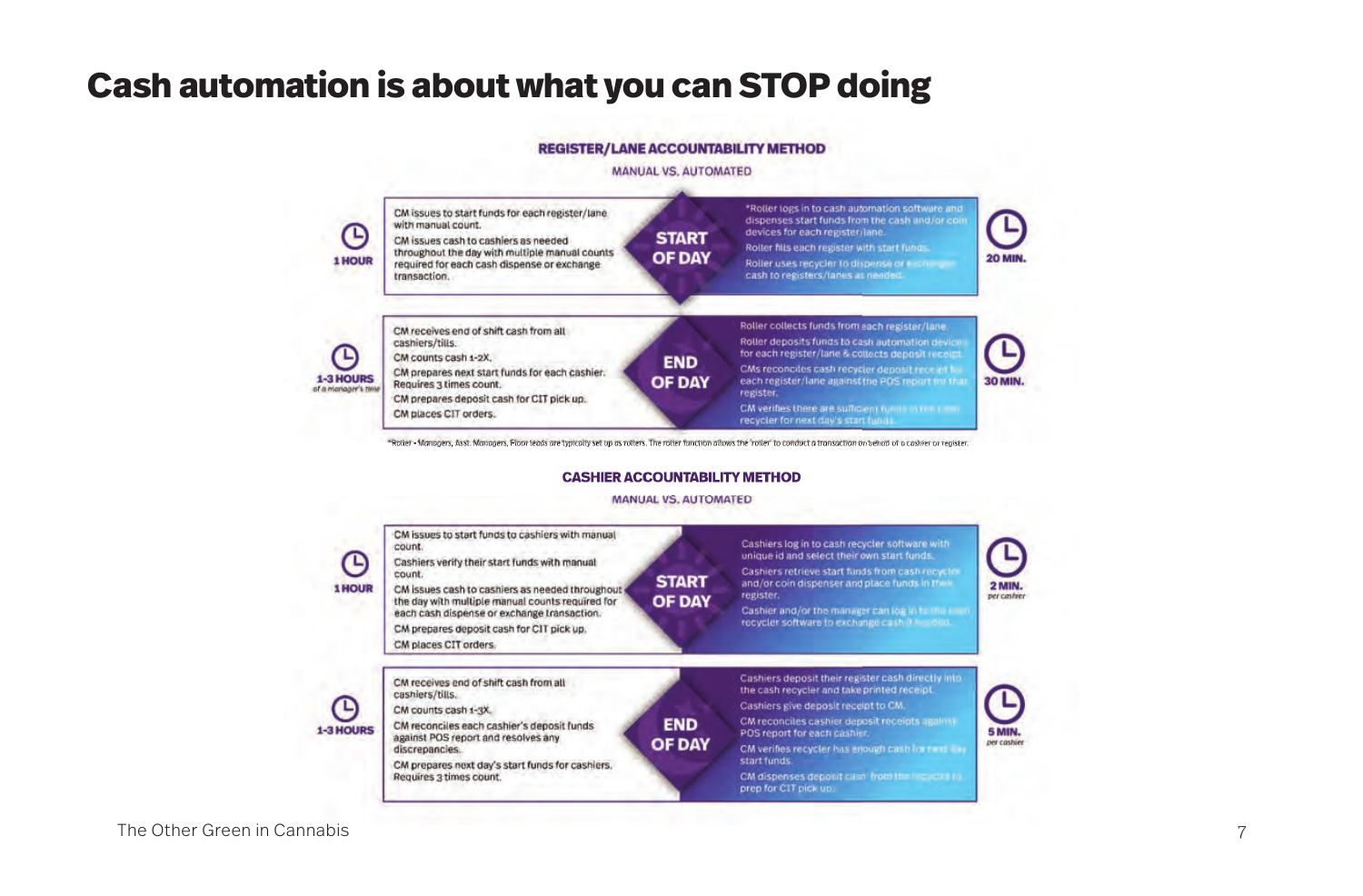## **The After - Cash roles in an automated back office**

### **Cashiers**

They can dispense and deposit their own tills at the start and end of day without any manual counting without supervision - and with a complete electronic audit trail.

### **Back Office/Cage managers**

Their time is freed up from most cash activities including supervising cashiers:

- They no longer spend time issuing tills at the start of the day.
- They don't need to supervise till balancing.
- They only need to collect till deposit receipts from cashiers to balance against POS reports.
- Deposit preparation is simply collecting deposit cash from the cash recycler.
- Are able to manage cash inventory levels with help of cash reports.
- Can resolve balancing discrepancies with help of the recycler's electronic record.

### **Owners/Corporate Accounting**

They get remote access to a store's cash position at any given time. And they can view daily cash revenue reports to see where cash is coming from, where it's going and where it belongs.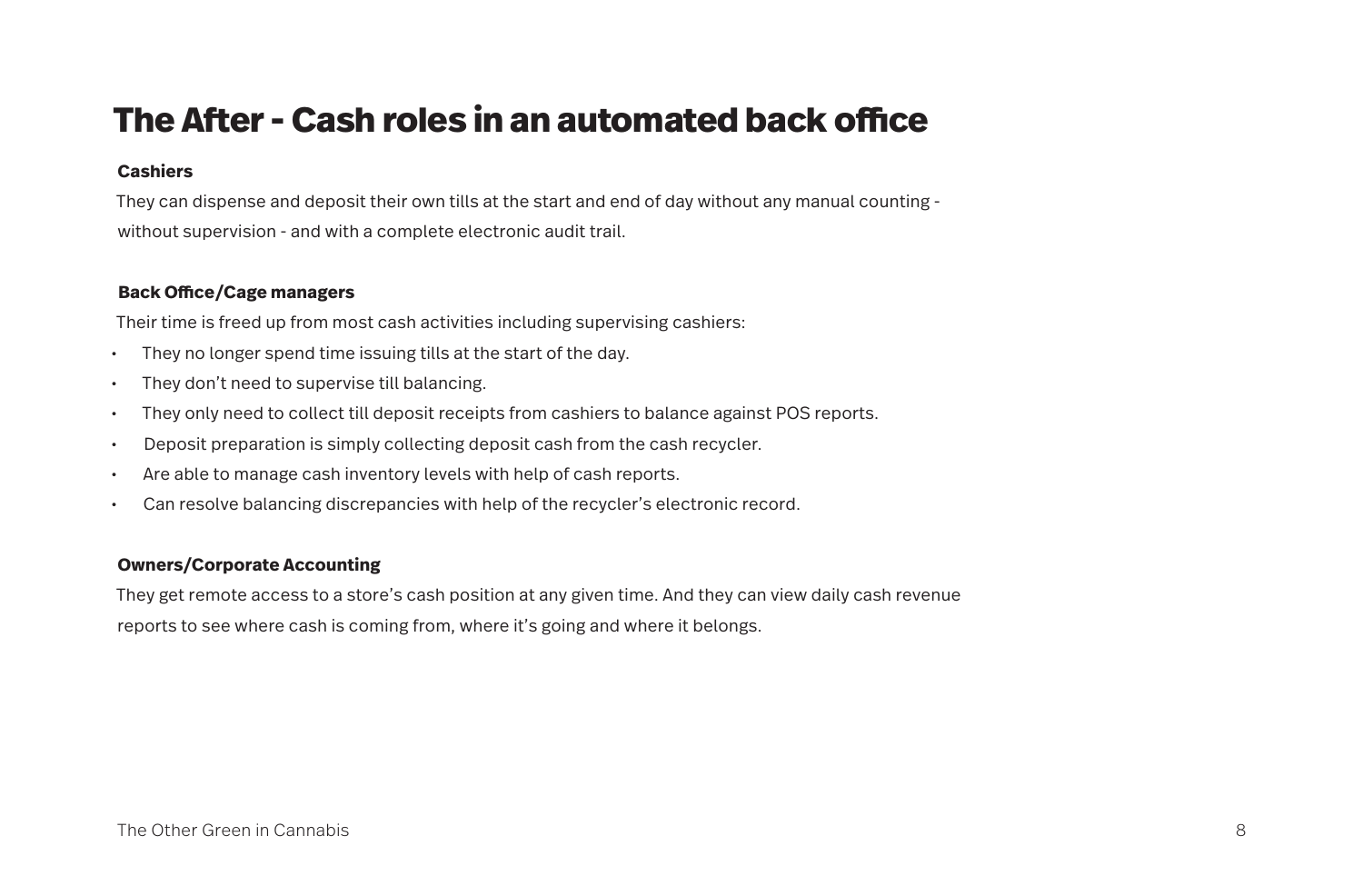## **Conclusion**

Cash recyclers don't just automate cash counting, they completely re-engineer back office cash management. Besides significant time and labor savings, the benefits of cash recyclers can be seen throughout the enterprise.

### **Security and Accountability**

Accountability typically relies on management to supervise cash handling. Cash recyclers securely store operating cash while creating accountability with an electronic record of every dispense and deposit. And they eliminate discrepancies by automating counting and balancing activities while discouraging fraud.

### **Visibility and Reporting**

The reports generated by recycler software can identify cumulative trends at retail locations. Remote access to revenue reports and cash receipts can help owners and management more accurately predict cash needs.

Cash recyclers resolve many cash management challenges cannabis retailers face while building consistent, scalable practices in the back office that mirror the technology and processes often found at the point of sale.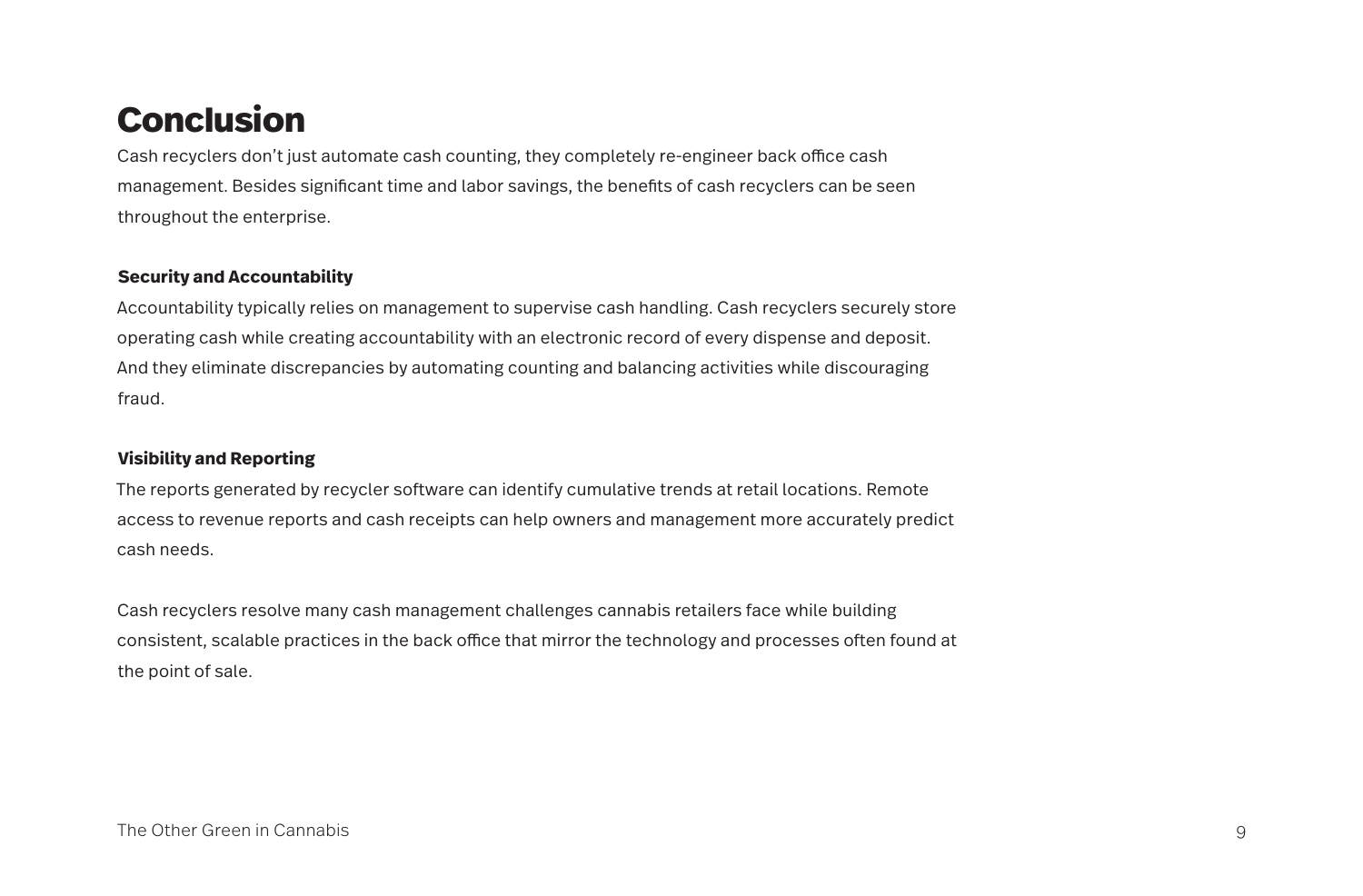# **ARCA**S

Since 1998, ARCA has been committed to helping people control and streamline cash operations in bank branches, retail stores and self-service kiosks. By focusing on technology and services, ARCA delivers thoughtful solutions to make transactions simpler, more efficient and more secure.

We are reimagining everyday transactions, freeing people to focus on what matters most.

### **Connect with us**

facebook ARCA.Cash twitter @ARCAcash linkedin ARCA Worldwide instagram arca.worldwide youtube ARCA Worldwide

#### **United States, Global Headquarters**

1151 Holmes Road Mebane, NC 27302 United States

### **Italy**

Via Statale, 17 10012 Bollengo (TO) Italy

### **United Kingdom**

The Capital Building 12/13 St Andrew Square Edinburgh EH2 2AF **Scotland** 

### **France**

16 Avenue des Chateaupieds 92500 Rueil-Malmaison France